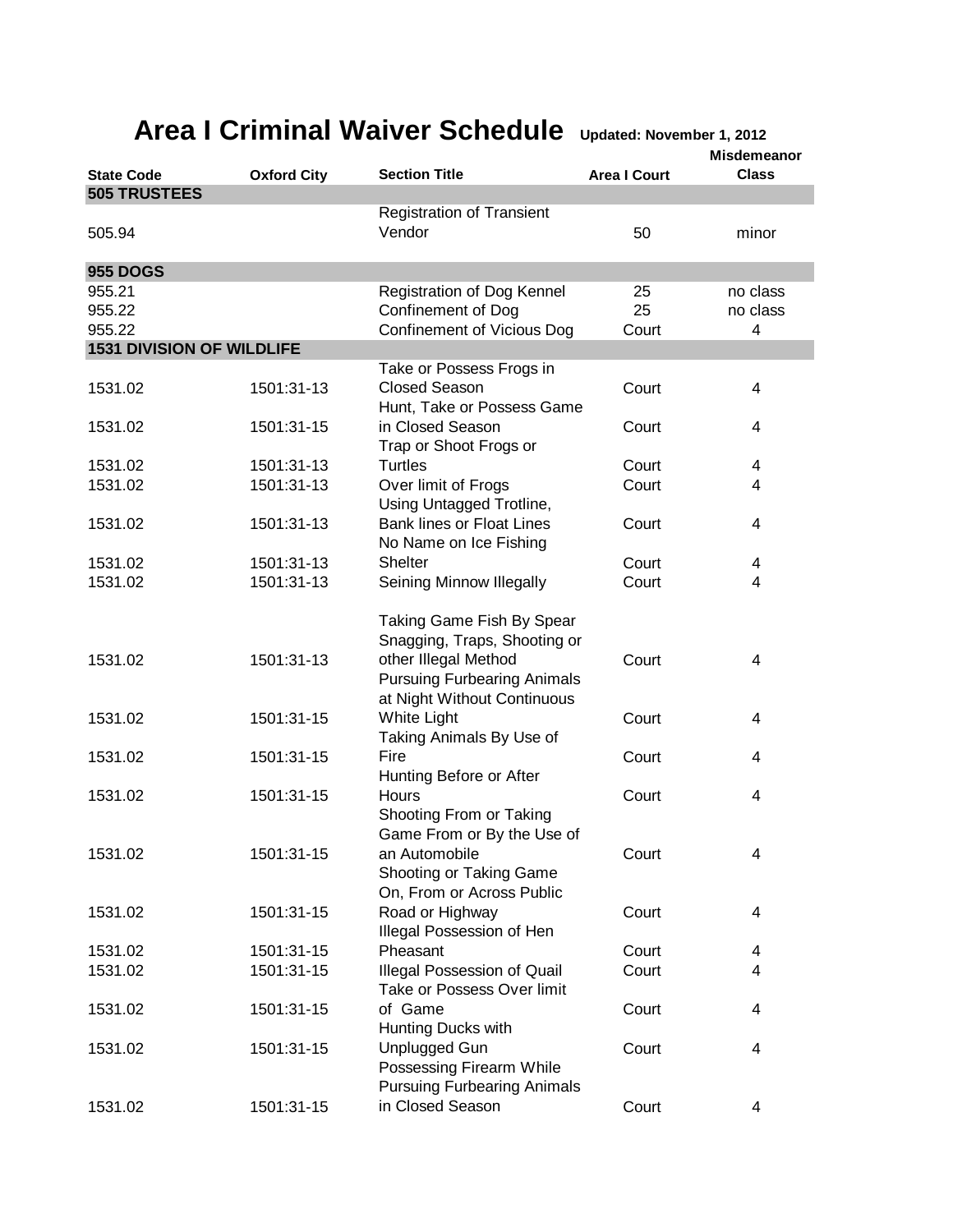| 1531.02               | 1501:31-15 | Trapping, Closed Season                           | Court | 4 |
|-----------------------|------------|---------------------------------------------------|-------|---|
| 1531.02               | 1501:31-15 | <b>Using Untagged Traps</b>                       | Court | 4 |
|                       |            | Illegal Possession of Fur,                        |       |   |
| 1531.02               | 1501:31-15 | <b>Closed Season</b>                              | Court | 4 |
| 1531.02               | 1501:31-15 | <b>Using Oversize Traps</b>                       | Court | 4 |
|                       |            | Fail to Check Traps Within                        |       |   |
| 1531.02               | 1501:31-15 | 24 Hours                                          | Court | 4 |
|                       |            |                                                   |       |   |
| 1531.02               | 1501:31-9  | Swimming in a Wildlife Area                       | Court | 4 |
|                       |            | Target Shooting On Non-                           |       |   |
| 1531.02               | 1501:31-9  | designated Area                                   | Court | 4 |
|                       |            | Removal or Damage to State                        |       |   |
| 1531.02               | 1501:31-9  | Property                                          | Court | 4 |
|                       |            | Horseback Riding Without                          |       |   |
| 1531.02               | 1501:31-9  | Permit                                            | Court | 4 |
|                       |            | Dump Rubbish on State                             |       |   |
| 1531.02               | 1501:31-9  | <b>Public Hunting Areas</b>                       | Court | 4 |
|                       |            | Hunting in Closed Zone,                           |       |   |
| 1531.02               | 1501:31-9  | <b>State Controlled Area</b>                      | Court | 4 |
|                       |            | Use of Outboard Motor On                          |       |   |
| 1531.02               | 1501:31-9  | <b>Wildlife Lakes</b>                             | Court | 4 |
|                       |            | Park of Drive Vehicle On                          |       |   |
|                       |            | Closed Area On Public                             |       |   |
| 1531.02               | 1501:31-9  | <b>Hunting Areas</b>                              | Court | 4 |
|                       |            | Hunt, Take or Possess Deer                        |       |   |
| 1531.02               | 1501:31-15 | in Closed Season<br><b>Failure To Wear Hunter</b> | Court | 3 |
| 1531.02               | 1501:31-15 | Orange While Deer Hunting                         | Court | 3 |
|                       |            | Take or Possess Antler less                       |       |   |
| 1531.02               | 1501:31-15 | Deer Without Permit                               | Court | 3 |
|                       |            | Hunt Deer With Prohibited                         |       |   |
| 1531.02               | 1501:31-15 | Weapon                                            | Court | 3 |
|                       |            | Possessing Deer or Parts                          |       |   |
|                       |            | <b>Without Statement Showing</b>                  |       |   |
|                       |            | Date Received and From                            |       |   |
| 1531.02               | 1501:31-15 | Whom                                              | Court | 3 |
|                       |            | <b>Transport Deer Without</b>                     |       |   |
| 1531.02               | 1501:31-15 | <b>Temporary Tag</b>                              | Court | 3 |
|                       |            | Failure to Check In Deer For                      |       |   |
| 1531.02               | 1501:31-15 | Permanent Tagging                                 | Court | 3 |
|                       |            | Stream Litter & Litter On                         |       |   |
| 1531.29               |            | State-owned Land                                  | Court | 3 |
|                       |            | Steam Litter - Individual                         |       |   |
| 1531.29               |            | Bottle or Can                                     | Court | 3 |
| 1533 HUNTING, FISHING |            |                                                   |       |   |
| 1533.02               |            | Sale of Deer                                      | Court | 4 |
| 1533.02               |            | Sale of Game Fish                                 | Court | 4 |
| 1533.02               |            | Taking Animals From a Den                         | Court | 4 |
|                       |            | Sale of Wild Game (Rabbit,                        |       |   |
| 1533.02               |            | Squirrel, etc.)                                   | Court | 4 |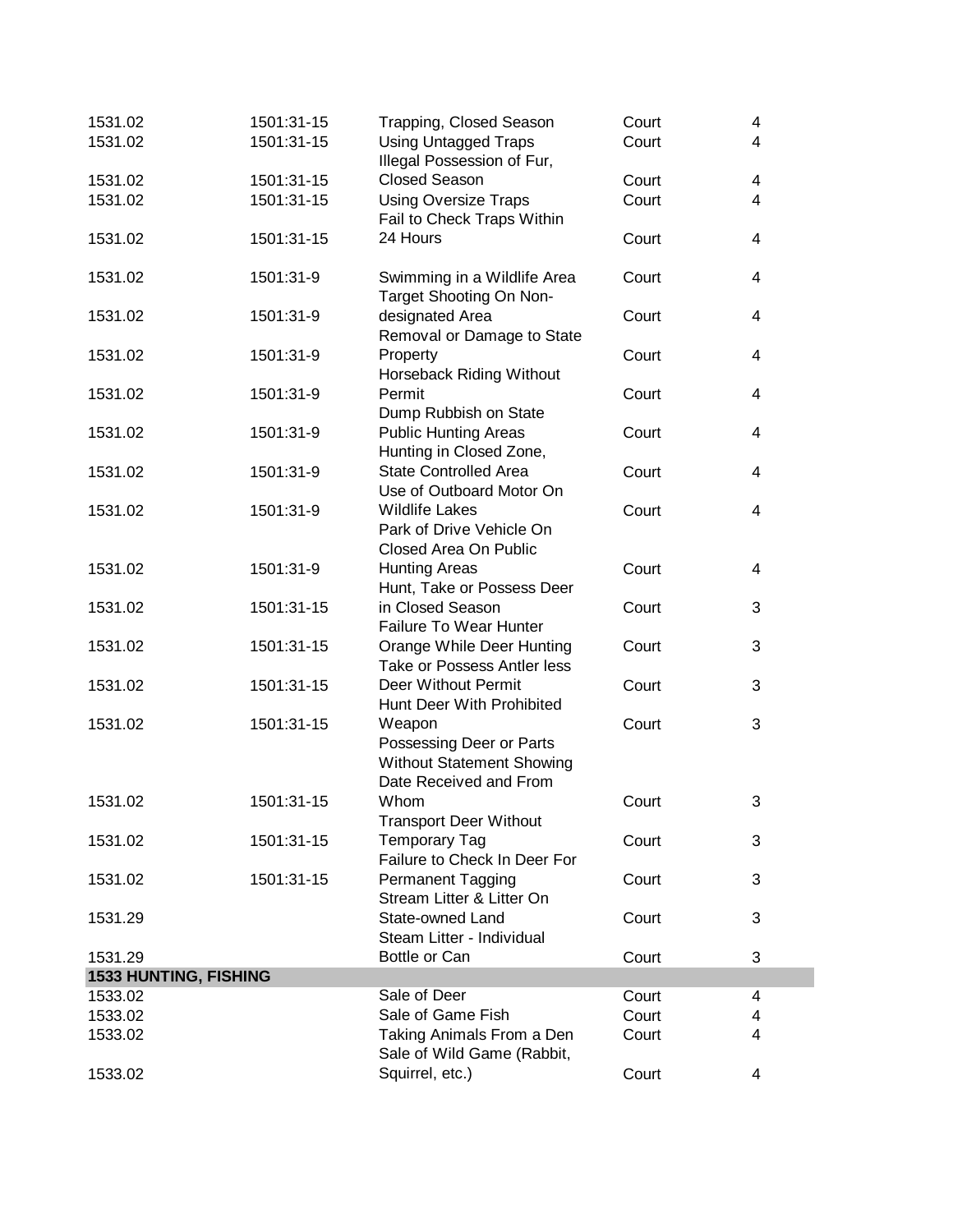|         | Take Or Possess Eagle or            |       |                |
|---------|-------------------------------------|-------|----------------|
| 1533.07 | Osprey                              | Court | $\mathbf{1}$   |
|         | Take or Possess Non-game            |       |                |
| 1533.07 | <b>Bird</b>                         | Court | 1.             |
|         | Obtained Hunting License by         |       |                |
| 1533.10 | Fraud                               | Court | 4              |
| 1533.10 | Hunting without a License           | Court | 4              |
|         | Non-resident Without a Valid        |       |                |
|         |                                     |       |                |
| 1533.10 | License                             | Court | 4              |
|         | Non-resident Hunting Deer           |       |                |
| 1533.10 | Without a License                   | Court | 4              |
|         |                                     |       |                |
| 1533.11 | Hunting Deer Without Permit         | Court | 4              |
|         | Hunting with Another Party's        |       |                |
| 1533.14 | License                             | Court | 4              |
|         | Failure to Carry Or Exhibit a       |       |                |
| 1533.14 | License                             | Court | 4              |
|         | Taking Wild Quadrupeds or           |       |                |
|         | Game Birds by Illegal               |       |                |
| 1533.16 | Method                              | Court | 4              |
|         | Hunting, Fishing, Pursuing          |       |                |
|         | <b>Game Without Written</b>         |       |                |
| 1533.17 | Permission                          | Court | 4              |
|         | Hunting Within a Field Trial        |       |                |
| 1533.22 | Area                                | Court | 4              |
|         | <b>Buying Fur Without Fur</b>       |       |                |
| 1533.23 | Dealer's Permit                     | Court | 4              |
| 1533.32 | Fishing Without a License           | Court | $\overline{4}$ |
|         | Non-resident with Non-valid         |       |                |
| 1533.32 | <b>Fishing License</b>              | Court | 4              |
|         | <b>Fishing With Another Party's</b> |       |                |
| 1533.32 | License                             | Court | 4              |
|         | Sale or Purchase of a               |       |                |
|         |                                     |       |                |
|         | <b>Falsely Dated Fishing</b>        |       |                |
| 1533.32 | License                             | Court | 4              |
|         | Selling Minnows without a           |       |                |
| 1533.40 | Permit                              | Court | 3              |
|         | Illegal Possession of Fish          |       |                |
| 1533.54 | <b>Trap or Seine</b>                | Court | 4              |
|         | Poison or Dynamite Fish,            |       |                |
| 1533.58 | <b>Frogs or Turtles</b>             | Court | 3              |
|         | Transporting, Selling or            |       |                |
|         | Possessing Undersized               |       |                |
| 1533.63 | <b>Commercial Fish</b>              | Court | 1.             |
| 1533.66 | Trespass on Fish Pond               | Court | 3              |
|         | Interfere, Assault or Deter         |       |                |
| 1533.67 | <b>Wildlife Officer</b>             | Court | 1.             |
|         | Hold Live Game in Captivity         |       |                |
|         | or Sale of Live Game                |       |                |
| 1533.71 | Without a License                   | Court | 3              |
|         |                                     |       |                |